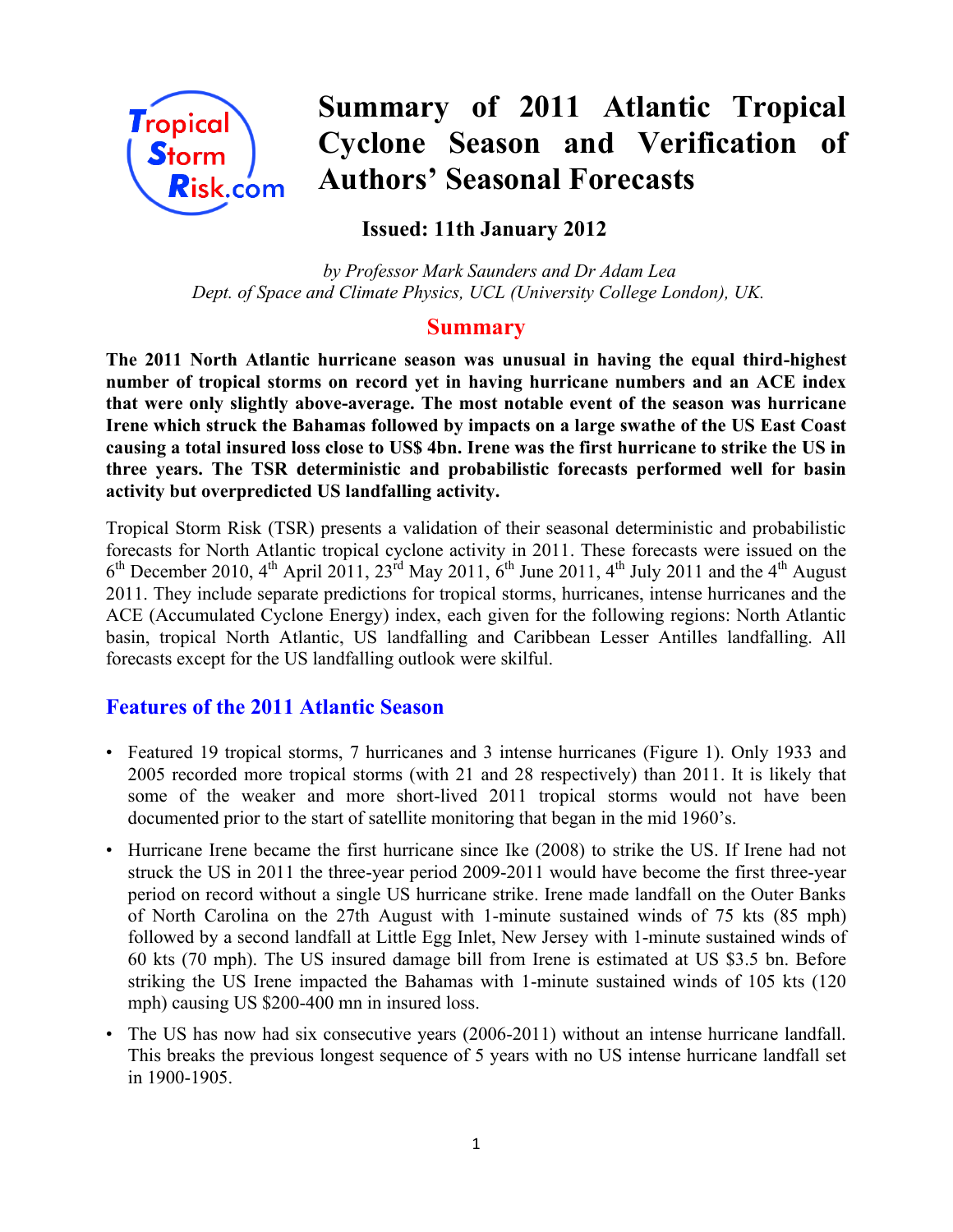• Eight consecutive tropical storms formed before the first hurricane, Irene, developed. This broke the previous longest opening sequence of six consecutive tropical storms prior to a hurricane development set in 2002.



Figure 1. Tracks and intensities of North Atlantic named tropical storms in 2011. The map is preliminary based on end-of-season data and may be updated (Courtesy of U.S. Department of Commerce and National Weather Service).

|                | <b>Individual Storm and Loss Summary 2011</b> |               |                                       |                             |                          |                               |                                                            |  |
|----------------|-----------------------------------------------|---------------|---------------------------------------|-----------------------------|--------------------------|-------------------------------|------------------------------------------------------------|--|
| No.            | Name                                          | Dates         | Peak 1-min<br>Sustained<br>Wind (kts) | Minimum<br>Pressure<br>(mb) | Hurricane<br>Category    | Category<br>at US<br>Landfall | <b>Estimated US</b><br><b>Insured Loss</b><br>$(US$ $$bn)$ |  |
| 1              | Arlene                                        | 28 Jun-1 Jul  | 55                                    | 993                         | $\mathbf{r}$             |                               |                                                            |  |
| $\overline{2}$ | <b>Bret</b>                                   | 17-22 Jul     | 55                                    | 996                         | $\overline{\phantom{a}}$ |                               |                                                            |  |
| 3              | Cindy                                         | 20-22 Jul     | 60                                    | 994                         | $\blacksquare$           | $\overline{a}$                | $\blacksquare$                                             |  |
| 4              | Don                                           | 27-30 Jul     | 45                                    | 997                         |                          |                               |                                                            |  |
| 5              | Emily                                         | $1-7$ Aug     | 45                                    | 1003                        |                          |                               |                                                            |  |
| 6              | Franklin                                      | 12-13 Aug     | 40                                    | 1004                        | $\blacksquare$           |                               |                                                            |  |
| 7              | Gert                                          | 13-16 Aug     | 55                                    | 1000                        | $\overline{\phantom{0}}$ |                               |                                                            |  |
| 8              | Harvey                                        | 19-22 Aug     | 55                                    | 994                         |                          |                               |                                                            |  |
| 9              | Irene                                         | 20-29 Aug     | 105                                   | 942                         | 3                        | 1                             | $3.5*$                                                     |  |
| 10             | Jose                                          | 28-29 Aug     | 40                                    | 1007                        |                          |                               |                                                            |  |
| 11             | Katia                                         | 29 Aug-10 Sep | 115                                   | 946                         | $\overline{4}$           |                               |                                                            |  |
| 12             | Unnamed                                       | $1-2$ Sep     | 40                                    | 1002                        | $\blacksquare$           |                               |                                                            |  |
| 13             | Lee                                           | $2-5$ Sep     | 50                                    | 986                         | $\overline{\phantom{a}}$ | <b>TS</b>                     | $0.315*$                                                   |  |
| 14             | Maria                                         | $6-16$ Sep    | 70                                    | 979                         |                          | $\overline{a}$                |                                                            |  |
| 15             | Nate                                          | 7-11 Sep      | 65                                    | 994                         |                          | -                             |                                                            |  |
| 16             | Ophelia                                       | 20 Sep-3 Oct  | 120                                   | 940                         | $\overline{4}$           | $\overline{a}$                | $\overline{\phantom{0}}$                                   |  |
| 17             | Philippe                                      | 24 Sep-8 Oct  | 80                                    | 976                         | 1                        |                               |                                                            |  |
| 18             | Rina                                          | 23-28 Oct     | 95                                    | 966                         | $\overline{2}$           | $\overline{a}$                |                                                            |  |
| 19             | Sean                                          | 8-11 Nov      | 55                                    | 983                         |                          |                               |                                                            |  |

\*National Hurricane Center tropical cyclone reports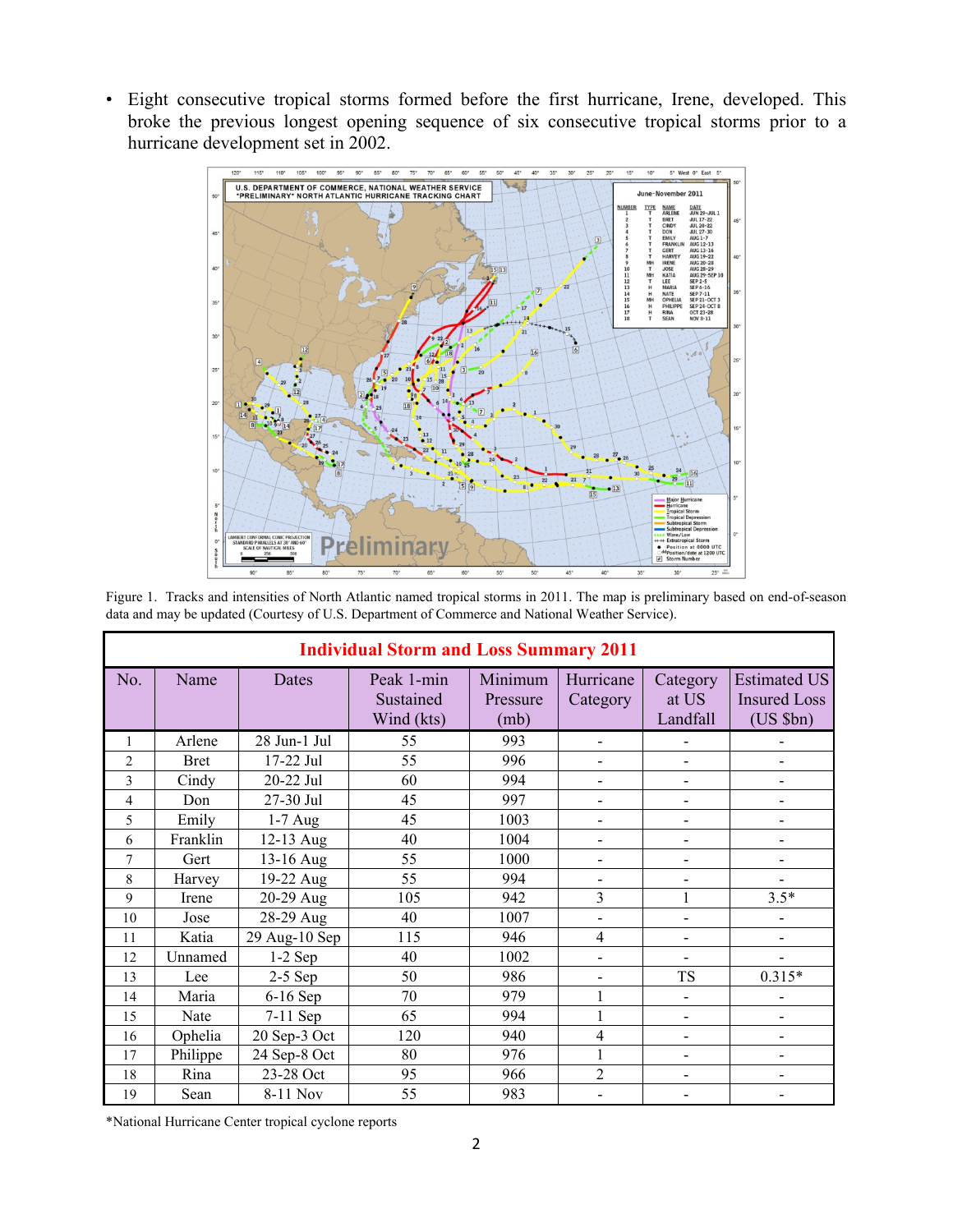# **Verification of Forecasts**

# **1. North Atlantic Hurricane Activity**

### **a) Deterministic Forecasts**

| <b>North Atlantic Hurricane Activity 2011</b> |             |                                                    |                       |                   |                           |  |  |
|-----------------------------------------------|-------------|----------------------------------------------------|-----------------------|-------------------|---------------------------|--|--|
|                                               |             | <b>ACE</b><br>Index<br>$(x10^4$ kts <sup>2</sup> ) | Intense<br>Hurricanes | <b>Hurricanes</b> | Tropical<br><b>Storms</b> |  |  |
| Average Number $(\pm SD)$ (1950-2010)         |             | 102 $(\pm 60)$                                     | $2.7 \ (\pm 1.9)$     | $6.2 (\pm 2.7)$   | $10.5 (\pm 4.2)$          |  |  |
| Actual Number 2011                            |             | 123                                                | 3                     |                   | 19                        |  |  |
|                                               | 4 Aug 2011  | 146 $(\pm 39)$                                     | 4.2 $(\pm 1.2)$       | $8.5 (\pm 1.7)$   | 16.1 $(\pm 2.8)$          |  |  |
|                                               | 4 Jul 2011  | $127 (\pm 45)$                                     | 3.6 $(\pm 1.5)$       | 7.8 $(\pm 2.2)$   | 14.4 $(\pm 3.3)$          |  |  |
|                                               | 6 Jun 2011  | 123 $(\pm 48)$                                     | 3.5 $(\pm 1.5)$       | 7.6 $(\pm 2.4)$   | 14.1 $(\pm 3.4)$          |  |  |
| TSR Forecasts $(\pm SD)$                      | 23 May 2011 | 124 $(\pm 52)$                                     | 3.6 $(\pm 1.5)$       | 7.6 $(\pm 2.7)$   | 14.2 $(\pm 3.7)$          |  |  |
|                                               | 4 Apr 2011  | $124 (\pm 56)$                                     | 3.6 $(\pm 1.6)$       | 7.5 $(\pm 2.8)$   | 14.2 $(\pm 3.9)$          |  |  |
|                                               | 6 Dec 2010  | 141 $(\pm 58)$                                     | 4.0 $(\pm 1.7)$       | $8.4 (\pm 3.0)$   | 15.6 $(\pm 4.3)$          |  |  |
|                                               | 3 Aug 2011  | 160                                                | 5                     | 9                 | 16                        |  |  |
| <b>CSU</b> Forecasts                          | 1 Jun 2011  | 160                                                | 5                     | 9                 | 16                        |  |  |
|                                               | 6 Apr 2011  | 160                                                | 5                     | 9                 | 16                        |  |  |
|                                               | 8 Dec 2010  | 165                                                | 5                     | 9                 | 17                        |  |  |
|                                               | 4 Aug 2011  | 126-200                                            | $3 - 5$               | $7-10$            | 14-19                     |  |  |
| <b>NOAA</b> Forecasts                         | 19 May 2011 | 96-186                                             | $3-6$                 | $6 - 10$          | $12 - 18$                 |  |  |
| Met Office Forecast                           | 26 May 2011 | 151 $(\pm 61)$                                     |                       |                   | 13 $(±4)$                 |  |  |

# **b) Probabilistic Forecasts**

| <b>North Atlantic ACE Index 2011</b> |             |                |                              |              |             |  |
|--------------------------------------|-------------|----------------|------------------------------|--------------|-------------|--|
|                                      |             |                | <b>Tercile Probabilities</b> |              |             |  |
|                                      |             | below normal   | normal                       | above normal | <b>RPSS</b> |  |
| Actual 2011                          |             | $\Omega$       | $\theta$                     | 100          |             |  |
| Climatology 1950-2010                |             | 33.3           | 33.3                         | 33.3         | $\theta$    |  |
|                                      | 4 Aug 2011  | 3              | 20                           | 77           | 0.90        |  |
|                                      | 4 Jul 2011  | 10             | 31                           | 59           | 0.68        |  |
| <b>TSR Forecasts</b>                 | 6 Jun 2011  | 14             | 31                           | 55           | 0.40        |  |
|                                      | 23 May 2011 | 16             | 29                           | 55           | 0.59        |  |
|                                      | 4 Apr 2011  | 17             | 28                           | 55           | 0.59        |  |
|                                      | 6 Dec 2010  | 12             | 22                           | 66           | 0.77        |  |
| <b>NOAA</b> Forecasts                | 4 Aug 2011  | $\overline{0}$ | 15                           | 85           | 0.96        |  |
|                                      | 19 May 2011 | 10             | 25                           | 65           | 0.76        |  |

The TSR deterministic forecasts performed very well. In general they outperformed forecasts from other agencies for all parameters except tropical storm numbers. The June TSR forecast correctly predicted the ACE index and the April, May and July TSR forecasts were correct to within five ACE units. Hurricane and intense hurricane numbers were well forecast but tropical storm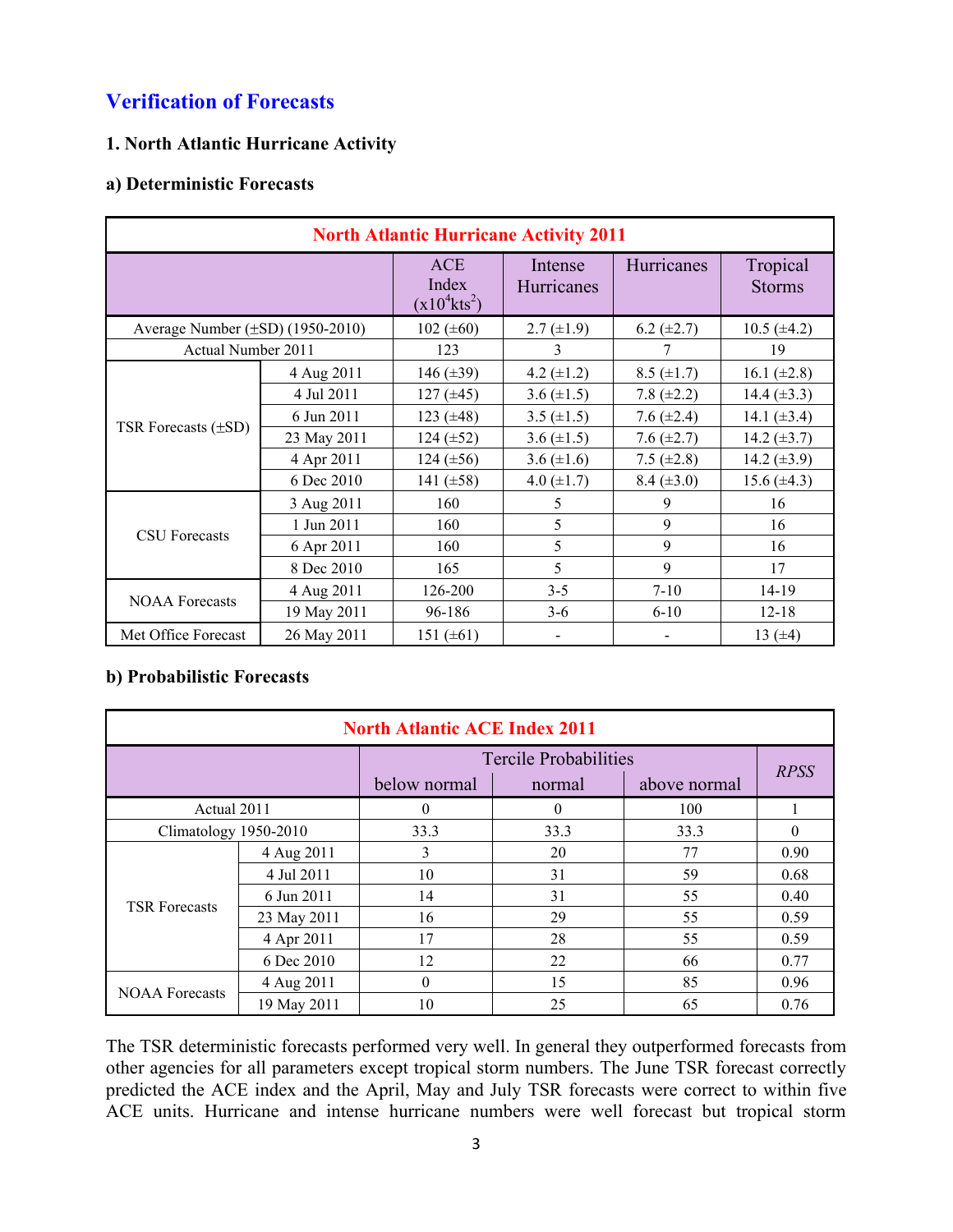numbers were under-predicted. The under-prediction of tropical storm numbers was due to a high number of weak, short lived storms which developed in the sub-tropics. The TSR tercile probabilistic forecasts were all skilful, as were the NOAA forecasts, which slightly outperformed the TSR forecasts. The TSR June forecast performed best overall.

## **2. MDR, Caribbean and Gulf of Mexico Hurricane Activity**

# **a) Deterministic Forecasts**

| <b>MDR, Caribbean and Gulf Hurricane Activity 2011</b> |             |                                                    |                              |                   |                           |  |  |
|--------------------------------------------------------|-------------|----------------------------------------------------|------------------------------|-------------------|---------------------------|--|--|
|                                                        |             | <b>ACE</b><br>Index<br>$(x10^4$ kts <sup>2</sup> ) | Intense<br><b>Hurricanes</b> | <b>Hurricanes</b> | Tropical<br><b>Storms</b> |  |  |
| Average Number $(\pm SD)$ (1950-2010)                  |             | $80 (\pm 59)$                                      | $2.4 \ (\pm 1.8)$            | 4.4 $(\pm 2.5)$   | 7.3 $(\pm 3.5)$           |  |  |
| Actual Number 2011                                     |             | 110                                                | 3                            | 7                 | 12                        |  |  |
|                                                        | 4 Aug 2011  | $122 (\pm 42)$                                     | $3.9 \ (\pm 1.1)$            | $6.4 (\pm 1.5)$   | $11.2 (\pm 2.4)$          |  |  |
|                                                        | 4 Jul 2011  | $103 (\pm 43)$                                     | 3.3 $(\pm 1.3)$              | $5.7 (\pm 1.8)$   | $9.5 (\pm 2.4)$           |  |  |
|                                                        | 6 Jun 2011  | $99 (\pm 45)$                                      | 3.2 $(\pm 1.3)$              | 5.5 $(\pm 2.0)$   | $9.2 (\pm 2.7)$           |  |  |
| TSR Forecasts $(\pm SD)$                               | 23 May 2011 | $100 (\pm 49)$                                     | 3.3 $(\pm 1.4)$              | 5.5 $(\pm 2.2)$   | $9.3 (\pm 3.1)$           |  |  |
|                                                        | 4 Apr 2011  | $100 (\pm 53)$                                     | 3.3 $(\pm 1.5)$              | 5.4 $(\pm 2.4)$   | $9.3 (\pm 3.3)$           |  |  |
|                                                        | 6 Dec 2010  | $117 (\pm 55)$                                     | $3.7 (\pm 1.5)$              | $6.3 (\pm 2.6)$   | $10.7(\pm 3.7)$           |  |  |

*The Atlantic Main Development Region (MDR) is the region 10<sup>o</sup>N - 20<sup>o</sup>N, 20<sup>o</sup>W - 60<sup>o</sup>W between the Cape Verde Islands and the Caribbean. A storm is defined as having formed within this region if it reached at*  least tropical depression status while in the area. Most of the infamous Atlantic basin hurricanes formed *within the MDR,Caribbean Sea and Gulf of Mexico.*

## **b) Probabilistic Forecasts**

| <b>MDR, Caribbean and Gulf ACE Index 2011</b> |             |                              |          |              |             |  |  |
|-----------------------------------------------|-------------|------------------------------|----------|--------------|-------------|--|--|
|                                               |             | <b>Tercile Probabilities</b> |          |              |             |  |  |
|                                               |             | below normal                 | normal   | above normal | <b>RPSS</b> |  |  |
| Actual 2011                                   |             | $\Omega$                     | $\theta$ | 100          |             |  |  |
| Climatology 1950-2010                         |             | 33.3                         | 33.3     | 33.3         | 0           |  |  |
|                                               | 4 Aug 2011  | 3                            | 21       | 76           | 0.90        |  |  |
|                                               | 4 Jul 2011  | 8                            | 32       | 60           | 0.70        |  |  |
| <b>TSR Forecasts</b>                          | 6 Jun 2011  | 10                           | 34       | 56           | 0.63        |  |  |
|                                               | 23 May 2011 | 12                           | 31       | 57           | 0.64        |  |  |
|                                               | 4 Apr 2011  | 14                           | 30       | 56           | 0.62        |  |  |
|                                               | 6 Dec 2010  | 10                           | 23       | -67          | 0.79        |  |  |

The MDR, Caribbean and Gulf registered an ACE index nearly 40% above the long term climate norm in 2011. The TSR deterministic forecasts performed well with all ACE predictions within 11% of the observed ACE index. Tropical storm and hurricane numbers were under-predicted at all lead times, with the August forecast performing best for these parameters. Intense hurricane numbers were correctly predicted at all lead times except December and August which slightly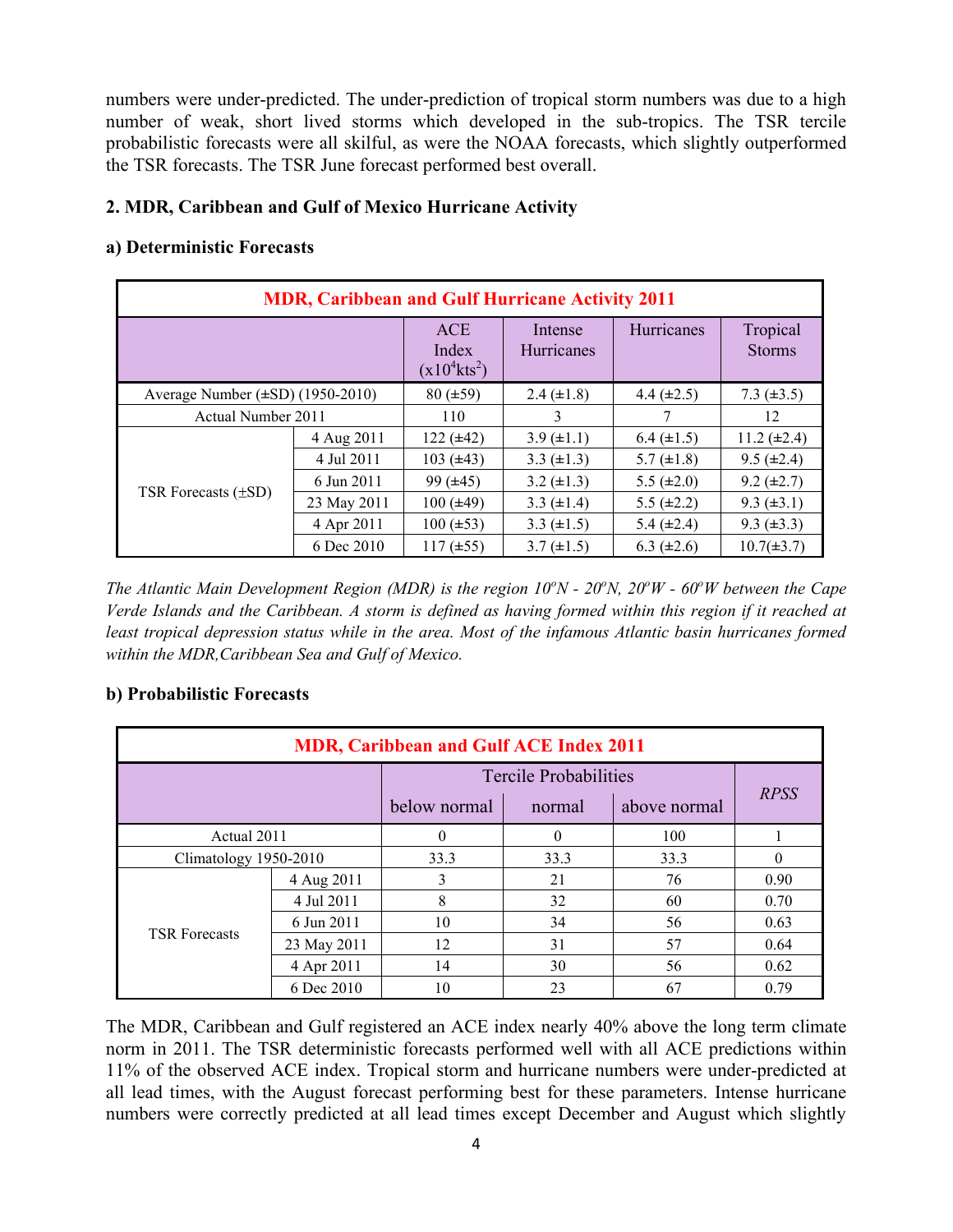over-predicted intense hurricane numbers. The probabilistic forecasts were all skilful with the August probabilistic forecast the most skilful.

# **3. US Landfalling Hurricane Activity**

#### **a) Deterministic Forecasts**

| <b>US Landfalling Hurricane Activity 2011</b> |             |                                                       |                   |                                    |  |  |
|-----------------------------------------------|-------------|-------------------------------------------------------|-------------------|------------------------------------|--|--|
|                                               |             | <b>US ACE</b><br>Index<br>$(x10^4$ kts <sup>2</sup> ) | <b>Hurricanes</b> | Named<br>Tropical<br><b>Storms</b> |  |  |
| Average Number $(\pm SD)$ (1950-2010)         |             | $2.4 (\pm 2.2)$                                       | $1.5 (\pm 1.3)$   | 3.1 $(\pm 2.0)$                    |  |  |
| Actual Number 2011                            |             | 1.61                                                  |                   | 2                                  |  |  |
|                                               | 4 Aug 2011  | 3.4 $(\pm 1.8)$                                       | $2.2 \ (\pm 1.5)$ | $5.2 (\pm 2.1)$                    |  |  |
|                                               | 4 Jul 2011  | $3.2 (\pm 2.1)$                                       | $1.9 \ (\pm 1.5)$ | 4.4 $(\pm 2.2)$                    |  |  |
| TSR Forecasts $(\pm SD)$                      | 6 Jun 2011  | 3.1 $(\pm 2.1)$                                       | $1.9 \ (\pm 1.5)$ | 4.3 $(\pm 2.2)$                    |  |  |
|                                               | 23 May 2011 | 3.1 $(\pm 2.1)$                                       | $1.9 \ (\pm 1.5)$ | $4.4 (\pm 2.1)$                    |  |  |
|                                               | 4 Apr 2011  | 3.1 $(\pm 2.1)$                                       | $1.9 \ (\pm 1.5)$ | 4.4 $(\pm 2.2)$                    |  |  |
|                                               | 6 Dec 2010  | $3.6 (\pm 2.1)$                                       | 2.1 $(\pm 1.6)$   | 4.9 $(\pm 2.2)$                    |  |  |

## **b) Probabilistic Forecasts**

| <b>US ACE Index 2011</b> |             |              |                              |              |             |  |
|--------------------------|-------------|--------------|------------------------------|--------------|-------------|--|
|                          |             |              | <b>Tercile Probabilities</b> |              |             |  |
|                          |             | below normal | normal                       | above normal | <b>RPSS</b> |  |
| Actual 2011              |             | $\Omega$     | 100                          | $\Omega$     |             |  |
| Climatology 1950-2010    |             | 33.3         | 33.3                         | 33.3         | $\Omega$    |  |
| <b>TSR Forecasts</b>     | 4 Aug 2011  | 8            | 25                           | 67           | $-1.09$     |  |
|                          | 4 Jul 2011  | 14           | 26                           | 60           | $-0.74$     |  |
|                          | 6 Jun 2011  | 16           | 26                           | 58           | $-0.66$     |  |
|                          | 23 May 2011 | 15           | 26                           | 59           | $-0.70$     |  |
|                          | 4 Apr 2011  | 15           | 26                           | 59           | $-0.70$     |  |
|                          | 6 Dec 2010  | 11           | 22                           | 67           | $-1.12$     |  |

Just one hurricane and two tropical storms made US landfall in 2011. 2011 is the third consecutive year that landfalling storm and hurricane numbers have been below the 1950-2010 climate norm. All forecasts over-predicted US landfalling with the probabilistic forecasts showing no skill. The lack of skill in the US landfall forecasts is because these forecasts, with the exception of the August forecast, are generated by thinning from the total basin activity, and high basin activity this year did not translate into high US landfalling activity. The failure of the August forecast is, like in 2010, due to a lack of persistence between July and Aug-Sep steering winds (Figure 2).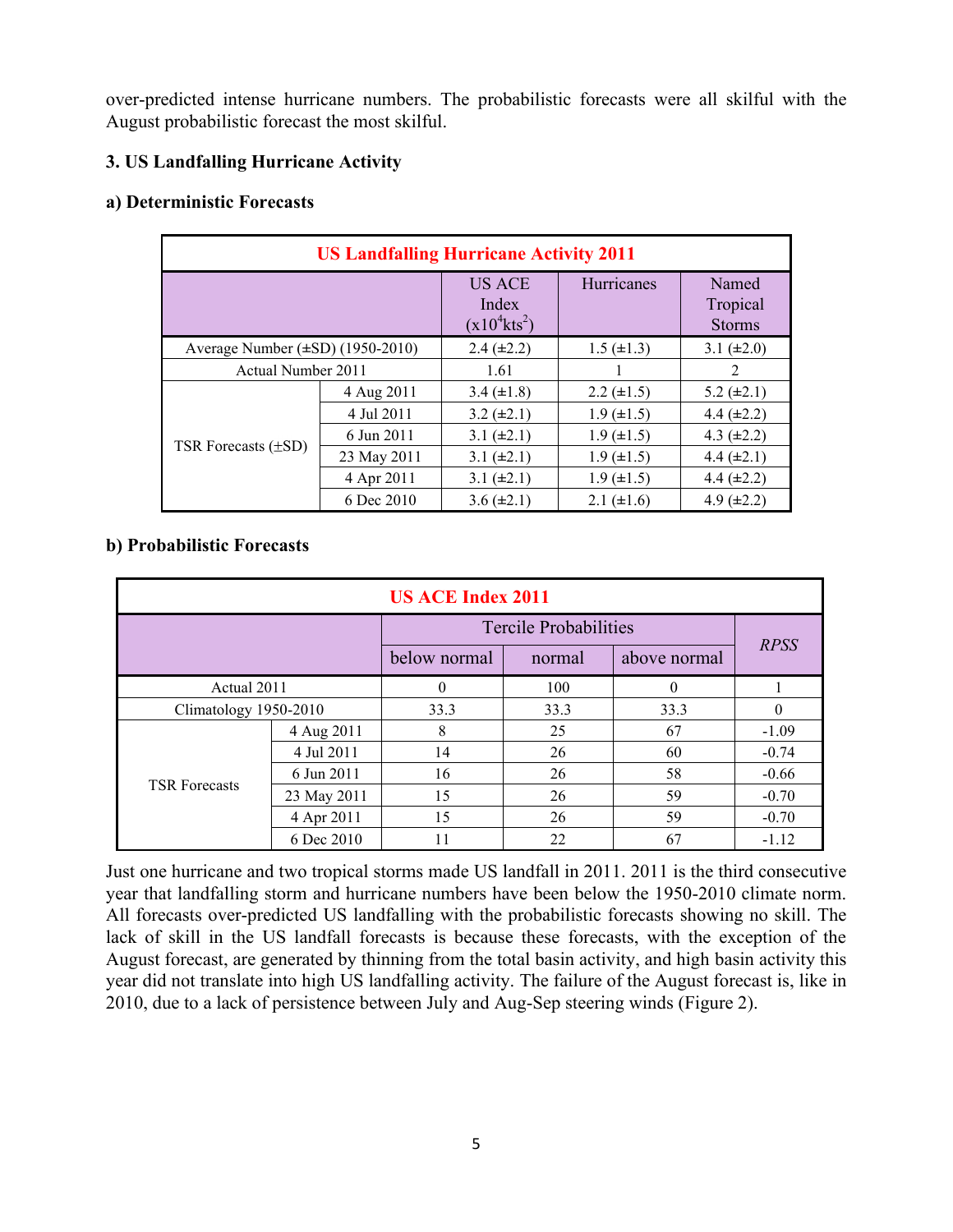

Figure 2. 700mb geopotential height anomalies for (a) July 2011 and (b) August-September 2011 over the North Atlantic. The geopotential height pattern reverses between July and August-September.

| <b>Lesser Antilles Landfalling Hurricane Activity 2011</b> |                                                    |                              |                   |                           |                   |  |
|------------------------------------------------------------|----------------------------------------------------|------------------------------|-------------------|---------------------------|-------------------|--|
|                                                            | <b>ACE</b><br>Index<br>$(x10^4$ kts <sup>2</sup> ) | Intense<br><b>Hurricanes</b> | <b>Hurricanes</b> | Tropical<br><b>Storms</b> |                   |  |
| Average Number $(\pm SD)$ (1950-2010)                      |                                                    | $1.4 (\pm 2.0)$              | $0.2 \ (\pm 0.5)$ | $0.5 (\pm 0.7)$           | $1.1 (\pm 1.0)$   |  |
| Actual Number 2011                                         |                                                    | 0.37                         | $\theta$          | 0                         | 2                 |  |
|                                                            | 4 Aug 2011                                         | $2.1 (\pm 1.7)$              | $0.3 (\pm 0.4)$   | $0.7 (\pm 0.5)$           | $1.5 (\pm 0.8)$   |  |
|                                                            | 4 Jul 2011                                         | $1.8 (\pm 1.8)$              | $0.3 (\pm 0.4)$   | $0.6 (\pm 0.6)$           | $1.4 (\pm 0.8)$   |  |
| <b>TSR Forecasts</b>                                       | 6 Jun 2011                                         | $1.7 (\pm 1.8)$              | $0.3 (\pm 0.4)$   | $0.6 (\pm 0.6)$           | $1.3 \ (\pm 0.8)$ |  |
|                                                            | 23 May 2011                                        | $1.7 (\pm 1.9)$              | $0.3 (\pm 0.4)$   | $0.6 (\pm 0.6)$           | $1.3 \ (\pm 0.9)$ |  |
|                                                            | 4 Apr 2011                                         | $1.7 (\pm 2.0)$              | $0.3 (\pm 0.4)$   | $0.6 (\pm 0.6)$           | $1.3 \ (\pm 0.9)$ |  |
|                                                            | 6 Dec 2010                                         | $2.0 (\pm 2.0)$              | $0.3 (\pm 0.4)$   | $0.7 (\pm 0.6)$           | $1.5 (\pm 0.9)$   |  |

#### **4. Lesser Antilles Landfalling Numbers**

The Lesser Antilles was fortunate in 2011 in experiencing no hurricane landfalls. Two weak tropical storms (Irene and Maria) affected the islands but the ACE index was well below-norm. The TSR forecasts over-predicted Lesser-Antiles landfalling hurricane numbers and the ACE index but slightly under-predicted tropical storm landfalling numbers. The over-prediction of the ACE index was due to the majority of storms forming in the MDR tracking west-northwest and missing the islands to the north.

# **Environmental Factors in 2011**

#### **1. Contemporaneous Influences**

The basic tenet of sound seasonal hurricane forecasting is to forecast the key environmental conditions at the height of the Atlantic hurricane season in August and September. TSR's two predictors are the forecast July-September (JAS) 2010 trade wind speed,  $u<sub>T</sub>$ , over the Caribbean Sea and tropical North Atlantic, and the forecast August-September (AS) 2011 sea surface temperature in the hurricane main development region. The former influences cyclonic vorticity (the spinning up of storms) in the main hurricane track region, while the latter provides heat and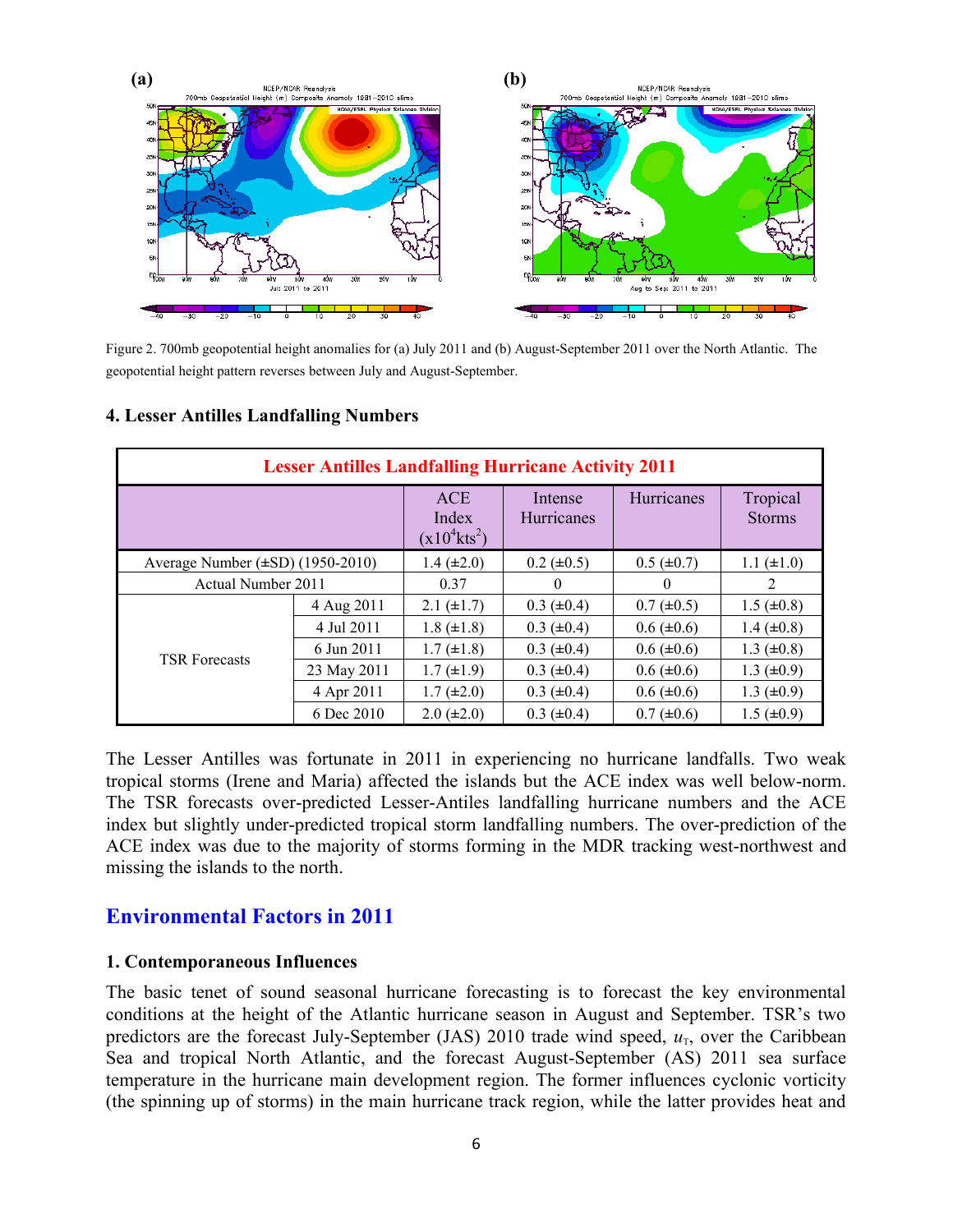moisture to power incipient storms in the main track region. The specific predictor values and regions are:

- 1. Jul-Sep Caribbean 925hPa u-winds  $[7.5^{\circ}N-17.5^{\circ}N, 45^{\circ}W-85^{\circ}W]$  (JAS  $u_{\tau}$ ).
- 2. Aug-Sep SSTs in the Main Development Region  $[10^{\circ}N-20^{\circ}N, 20^{\circ}W-60^{\circ}W]$  (AS MDR SST).

The 1981-2010 climatology for JAS  $u_T$  is -5.6ms<sup>-1</sup> (with the -ve sign indicating an easterly wind). When the trade wind speed is lighter than average (+ve  $u_T$  anomaly), cyclonic vorticity within and to the immediate north of the  $u<sub>T</sub>$  region is enhanced. The primary factor controlling anomalies in summer trade wind speed  $(u_T)$  is the anomaly in the zonal SST gradient between the east Pacific (ENSO region) and the Caribbean Sea.

| <b>Predictor Verification 2011</b>    |             |                     |                                        |  |  |
|---------------------------------------|-------------|---------------------|----------------------------------------|--|--|
|                                       |             | $JAS u_T (ms^{-1})$ | <b>AS MDR</b><br>$SST$ ( $^{\circ}C$ ) |  |  |
| Actual Value 2011 (1981-2010 Anomaly) |             | 1.31                | 0.24                                   |  |  |
|                                       | 4 Aug 2011  | $1.07 \ (\pm 0.48)$ | $0.22 \ (\pm 0.16)$                    |  |  |
|                                       | 4 Jul 2011  | $0.25 \ (\pm 0.61)$ | $0.20 \ (\pm 0.17)$                    |  |  |
|                                       | 6 Jun 2011  | $0.14 (\pm 0.67)$   | $0.12 \ (\pm 0.23)$                    |  |  |
| TSR Forecasts $(\pm SD)$              | 23 May 2011 | $0.19 \ (\pm 0.80)$ | $0.11 (\pm 0.26)$                      |  |  |
|                                       | 4 Apr 2011  | $0.20 (\pm 0.83)$   | $0.08 (\pm 0.27)$                      |  |  |
|                                       | 6 Dec 2010  | $0.70 \ (\pm 0.83)$ | $0.27 (\pm 0.29)$                      |  |  |

# **2. Predictor Verification**

All the TSR forecasts for  $u<sub>T</sub>$  and MDR SST showed positive skill and anticipated the correct anomaly sign. The early August forecast proved the most skilful for both predictors. Although forecasts under-predicted the magnitude of the trade wind anomaly, the total Atlantic hurricane activity was below what would be expected for such high positive trade wind and SST anomalies. This resulted in the total Atlantic hurricane activity predictions performing very well. A factor suppressing the favourable trade wind and SST influences leading to storms being short-lived and weaker than one would otherwise expect was vertical instability. Vertical instability refers to the ability of an air mass to undergo vertical motion. Thunderstorms – the seeds of tropical storms – occur more readily when vertical instability is higher than normal. Throughout the 2011 hurricane season vertical instability was persistently below normal over the tropical North Atlantic, Caribbean Sea and Gulf of Mexico (see Figure 3).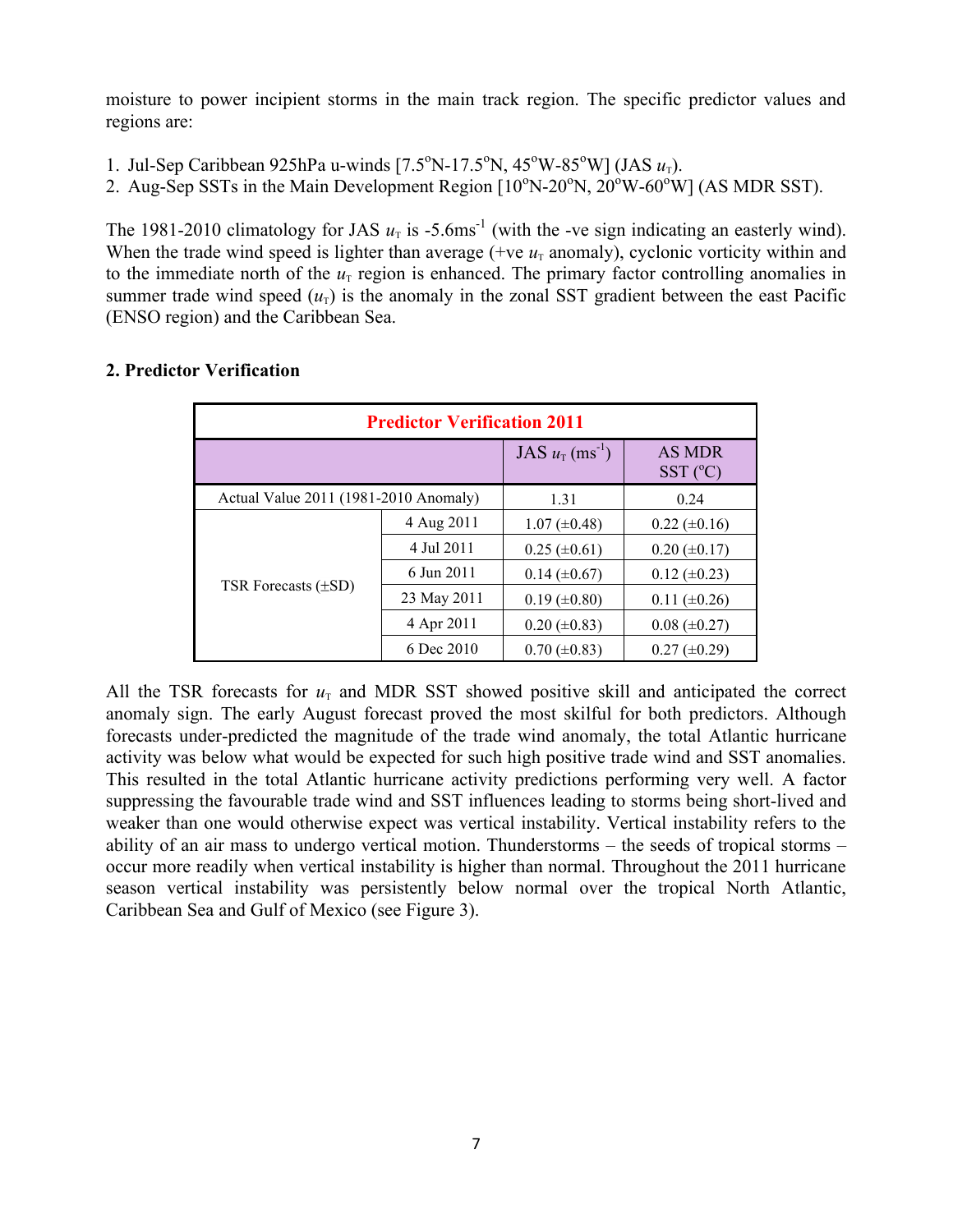

Figure 3. Vertical instability over the tropical North Atlantic during 2011 compared to climatology (Image courtesy of NOAA).

#### **Definitions and Verification Data**

The verification is made using best track data obtained from the US National Hurricane Center (http://www.nhc.noaa.gov) and the Unisys Weather (http://weather.unisys.com) websites. Position and maximum windspeeds are supplied at 6-hour time intervals. We interpolate these to 1 hour intervals to deduce the landfalling ACE indices.

#### **Rank Probability Skill Score**

The probabilistic skill measure employed is the rank probability skill score (*RPSS*) (Epstein 1969; Goddard et al 2003; Wilks, 2006). Computation of *RPSS* begins with the rank probability score (RPS) which is defined as:

$$
\sum_{m=1}^{N_{cat}} (CP_{Fm} - CP_{Om})^2
$$

where  $N_{\text{cat}} = 3$  for tercile forecasts. The vector  $CP_{\text{Fm}}$  represents the cumulative probability of the forecast up to category *m*, and *CP*Om is the cumulative observed probability up to category *m*. The probability distribution of the observation is 100% for the category that was observed and is zero for the other two categories. For a perfect forecast *RPS* = 0. The *RPS* is referenced to climatology to give the *RPSS* which is defined as:

$$
RPSS = 1 - \frac{RPS_{fest}}{RPS_{ref}}
$$

where  $RPS_{\text{fest}}$  is the  $RPS$  of the forecast and  $RPS_{\text{ref}}$  (= $RPS_{\text{cl}}$ ) is the  $RPS$  of the climatology forecast. The maximum *RPSS* is 1; a negative *RPSS* indicates skill worse than climatology.

**Total ACE Index** =  $\Delta$ ccumulated Cyclone Energy Index = Sum of the Squares of 6-hourly Maximum Sustained Wind Speeds (in units of knots) for all Systems while they are at least Tropical Storm Strength. ACE Unit  $= x10^4$  knots<sup>2</sup>.

**US ACE Index** = Sum of the Squares of hourly Maximum Sustained Wind Speeds (in units